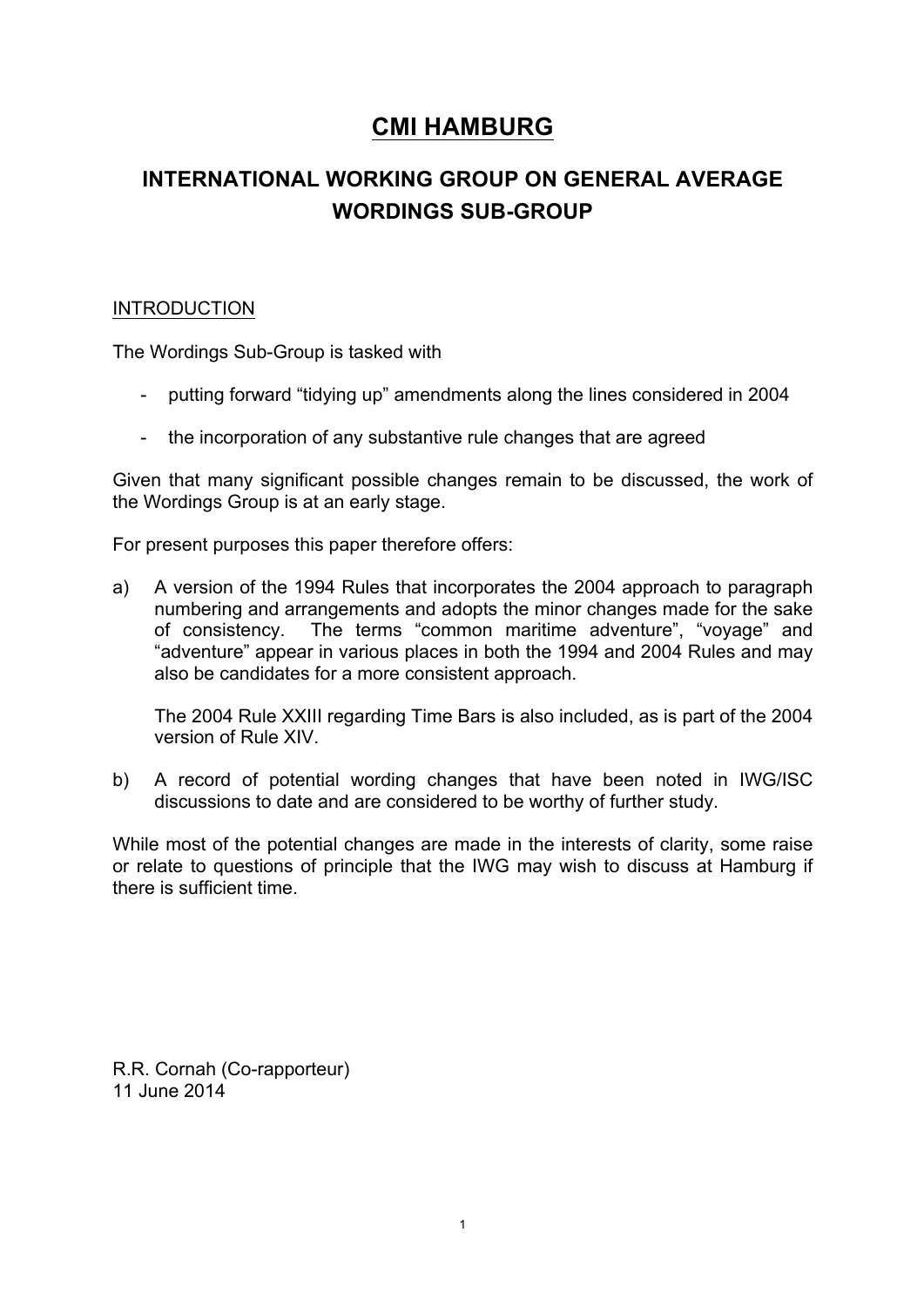# DRAFT TEMPLATE OF

# **YORK-ANTWERP RULES 2016**

# FOR DISCUSSION PURPOSES ONLY

# **RULE OF INTERPRETATION**

- 1. In the adjustment of general average the following Rules shall apply to the exclusion of any Law and Practice inconsistent therewith.
- 2. Except as provided by the Rule Paramount and the numbered Rules, general average shall be adjusted according to the lettered Rules.

## **Comment**

*No suggested changes.*

# **RULE PARAMOUNT**

In no case shall there be any allowance for sacrifice or expenditure unless reasonably made or incurred.

#### **Comment**

*No suggested changes.*

# **RULE A**

- 1. There is a general average act when, and only when, any extraordinary sacrifice or expenditure is intentionally and reasonably made or incurred for the common safety for the purpose of preserving from peril the property involved in a common maritime adventure.
- 2. General average sacrifices and expenditures shall be borne by the different contributing interests on the basis hereinafter provided.

#### **Comment**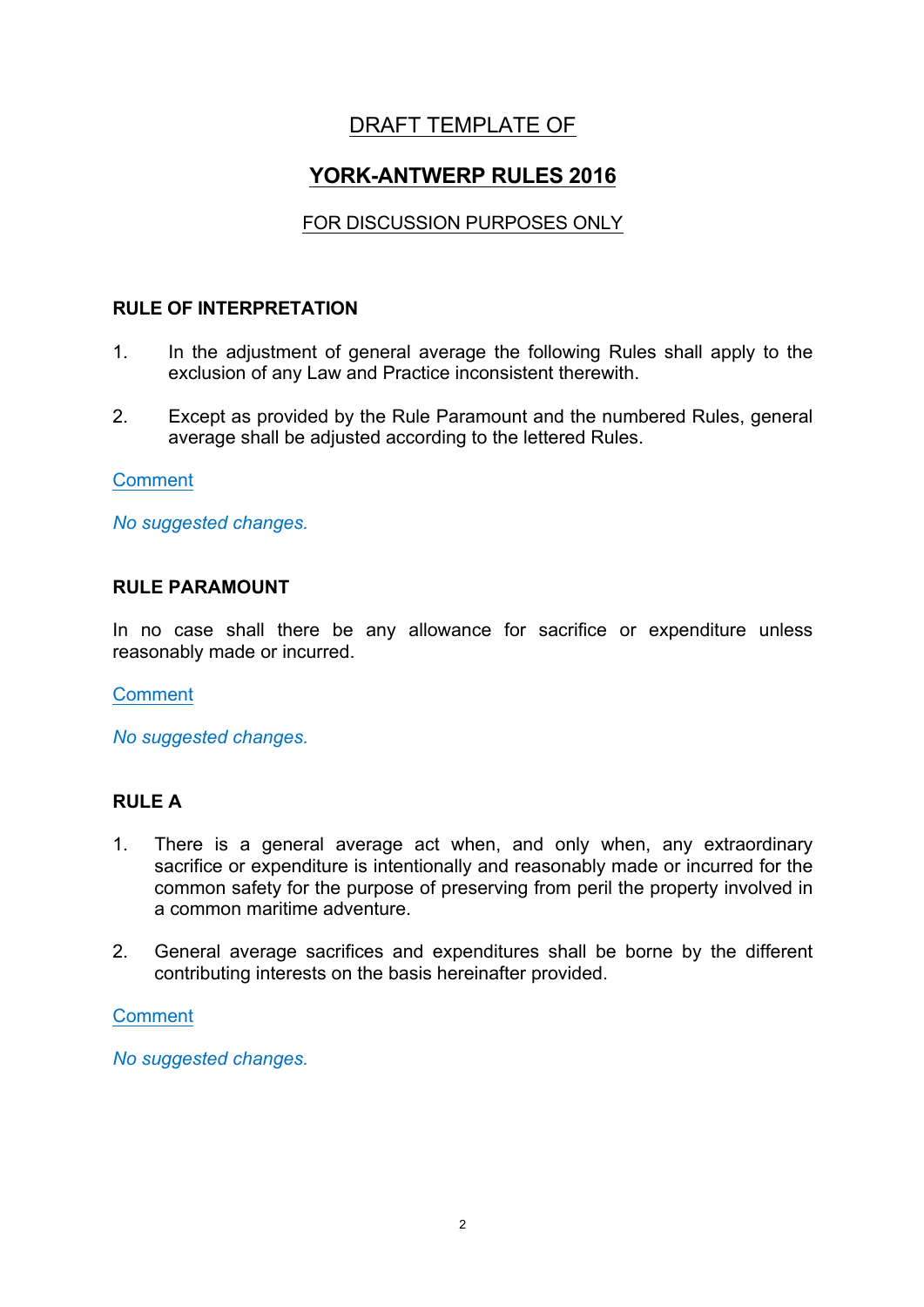# **RULE B**

1. There is a common maritime adventure when one or more vessels are towing or pushing another vessel or vessels, provided that they are all involved in commercial activities and not in a salvage operation.

When measures are taken to preserve the vessels and their cargoes, if any, from a common peril, these Rules shall apply.

2. A vessel is not in common peril with another vessel or vessels if by simply disconnecting from the other vessel or vessels she is in safety; but if the disconnection is itself a general average act the common maritime adventure continues.

## **Comment**

*The intention behind the introduction of Rule B remains widely supported but the following deficiencies have been noted:*

- *(i) The difficulty in interpretation of the final part of sub-paragraph 2 which is an extension of the Rhine Rules wording on which the new Rule B was modelled in 1994.*
- *(ii) The lack of guidance in the current YAR regarding the treatment of expenses involving a tug, barge and cargo once they have reached a port of refuge.*

*It is recognised that attempting to deal with all these issues might make the Rule too unwieldy, however there remains adequate time to explore the possibilities.*

# **RULE C**

- 1. Only such losses, damages or expenses which are the direct consequence of the general average act shall be allowed as general average.
- 2. In no case shall there be any allowance in general average for losses, damages or expenses incurred in respect of damage to the environment or in consequence of the escape or release of pollutant substances from the property involved in the common maritime adventure.
- 3. Demurrage, loss of market, and any loss or damage sustained or expense incurred by reason of delay, whether on the voyage or subsequently, and any indirect loss whatsoever, shall not be allowed as general average.

#### **Comment**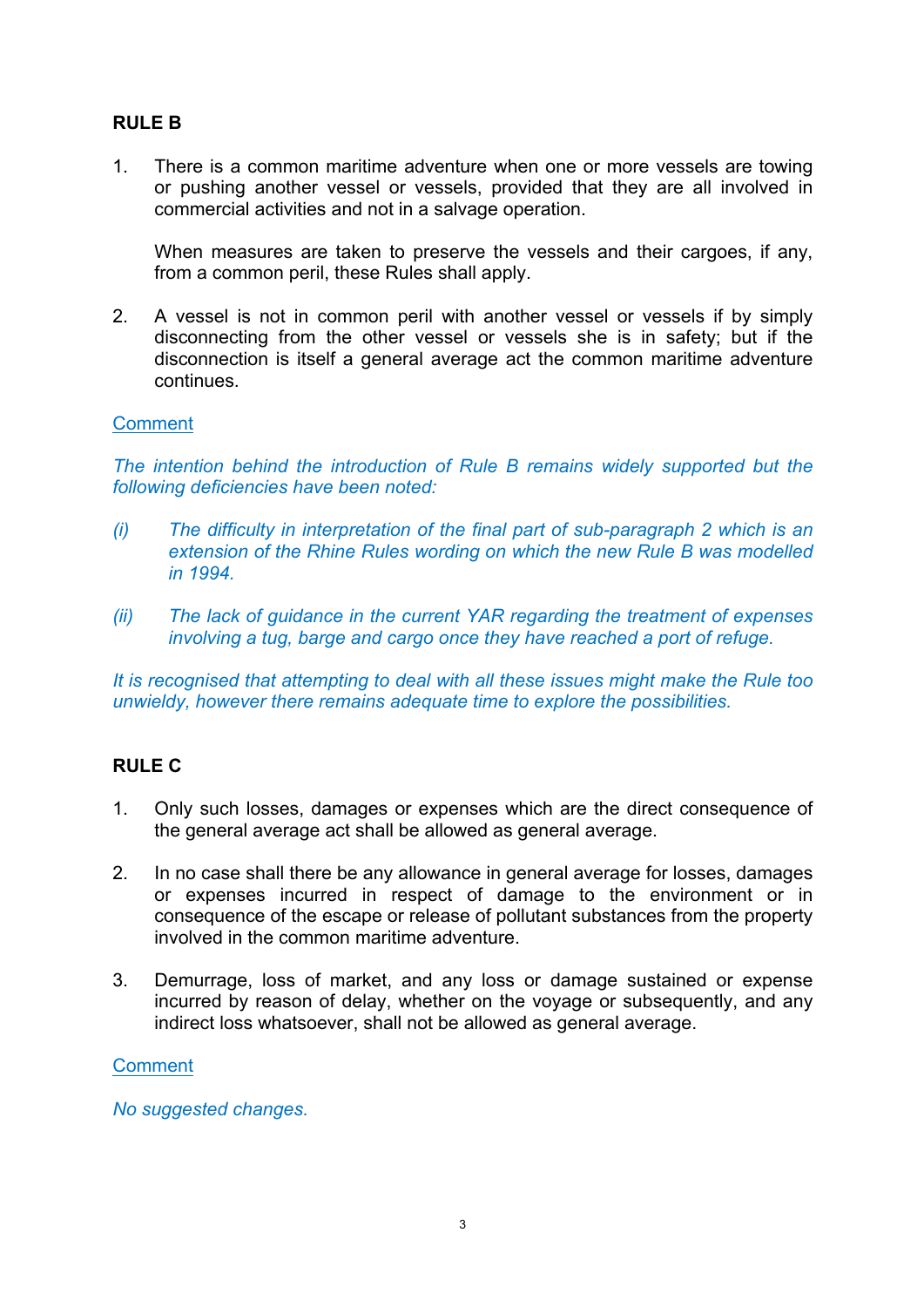# **RULE D**

Rights to contribution in general average shall not be affected, though the event which gave rise to the sacrifice or expenditure may have been due to the fault of one of the parties to the adventure, but this shall not prejudice any remedies or defences which may be open against or to that party in respect of such fault.

#### **Comment**

If it is felt appropriate to include express provision regarding the treatment of *recoveries, Rule D or E are probably the most appropriate places. A draft wording dealing with recoveries has been submitted by the Rule X/XI and processes subgroup.*

## **RULE E**

- 1. The onus of proof is upon the party claiming in general average to show that the loss or expense claimed is properly allowable as general average.
- 2. All parties claiming in general average shall give notice in writing to the average adjuster of the loss or expense in respect of which they claim contribution within 12 months of the date of the termination of the common maritime adventure.
- 3. Failing such notification, or if within 12 months of a request for the same any of the parties shall fail to supply evidence in support of a notified claim, or particulars of value in respect of a contributory interest, the average adjuster shall be at liberty to estimate the extent of the allowance or the contributory value on the basis of the information available to him, which estimate may be challenged only on the ground that it is manifestly incorrect.

#### **Comment**

*All parties appeared to remain of the view that the intentions behind Rule E were to be applauded if the process was not to be held back by parties unable or unwilling to provide proper documentation. Various concerns have been noted:*

- *Sub-paragraph 2 requires parties to give notice within 12 months without setting out the consequences if they do not.*
- *Sub-paragraph 3*

*The Rule X/XI and processes sub-group has proposed several possible amendments to Rule E to provide a more robust approach to avoiding delays.*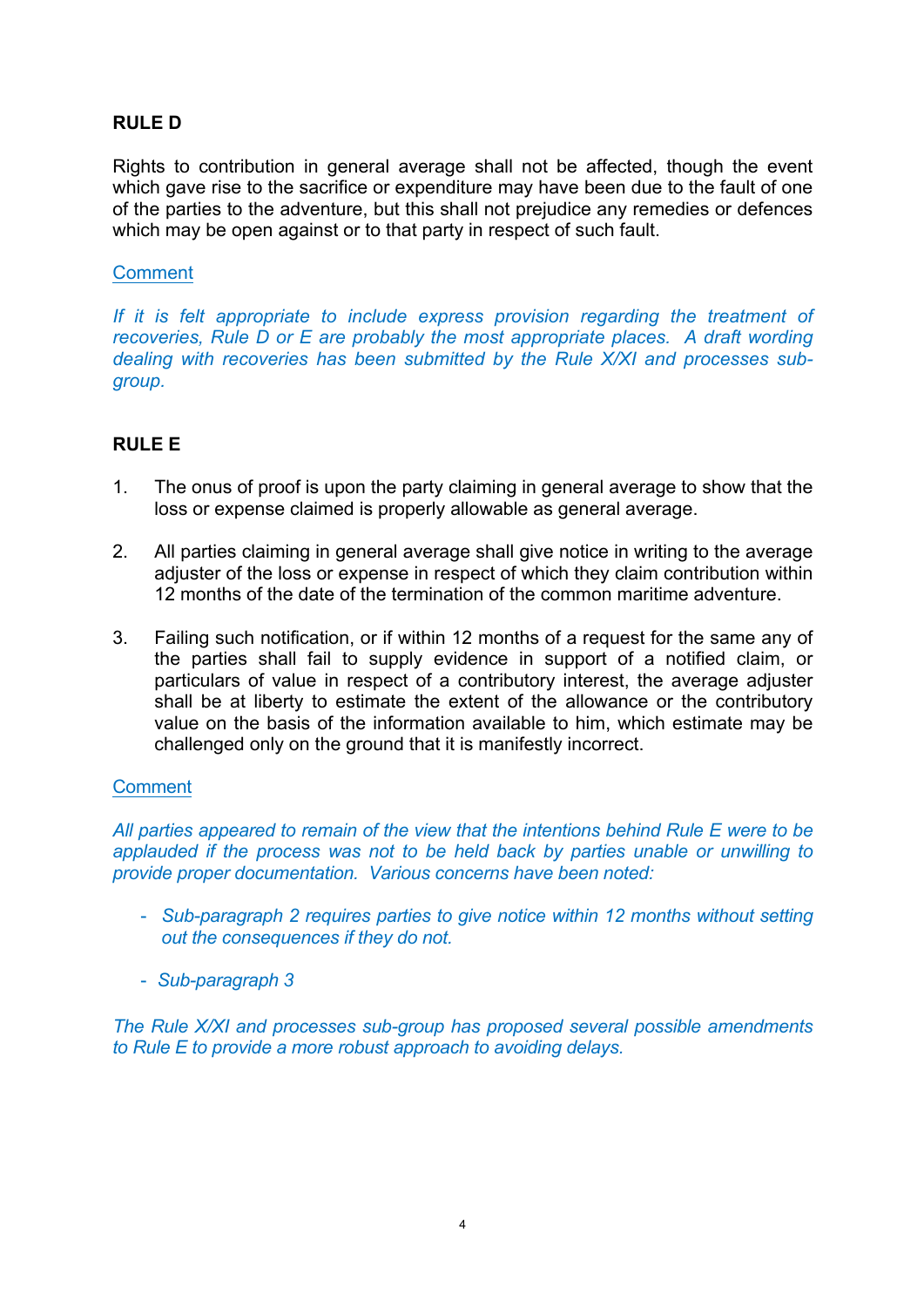# **RULE F**

Any additional expense incurred in place of another expense, which would have been allowable as general average shall be deemed to be general average and so allowed without regard to the saving, if any, to other interests, but only up to the amount of the general average expense avoided.

#### **Comment**

*It has been suggested that some kinds of substituted expense, particularly transhipment of cargo were of such clear commercial benefit to all parties that they should be allowed in their own right, without having to demonstrate GA savings.*

#### **RULE G**

- 1. General average shall be adjusted as regards both loss and contribution upon the basis of values at the time and place when and where the adventure ends.
- 2. This rule shall not affect the determination of the place at which the average statement is to be made up.
- 3. When a ship is at any port or place in circumstances which would give rise to an allowance in general average under the provisions of Rules X and XI, and the cargo or part thereof is forwarded to destination by other means, rights and liabilities in general average shall, subject to cargo interests being notified if practicable, remain as nearly as possible the same as they would have been in the absence of such forwarding, as if the adventure had continued in the original ship for so long as justifiable under the contract of affreightment and the applicable law.
- 4. The proportion attaching to cargo of the allowances made in general average by reason of applying the third paragraph of this Rule shall not exceed the cost which would have been borne by the owners of cargo if the cargo had been forwarded at their expense.

#### **Comment**

*The incorporation of the Non-Separation Agreement into the YARs in 1994 appears to remain uncontroversial but there is uncertainty as to both the actual and intended effect of sub-paragraph 4. The AAA sub-committee report noted there are differing views on whether an amendment to Rule G is required in order to give full effect to the decision in the "City of Columbo". Before any clarifying amendments are considered, the underlying point of principle should be resolved, namely whether the "Bigham" cap should apply only to expenses allowable exclusively by reason of the NSA wording (e.g. wages etc. during repairs, removal under Rule X(a) second para), which is how Rule G now reads, or whether it should apply to both these expenses AND allowances such as costs of forwarding allowed under Rule F, and not dependant on the NSA wording.*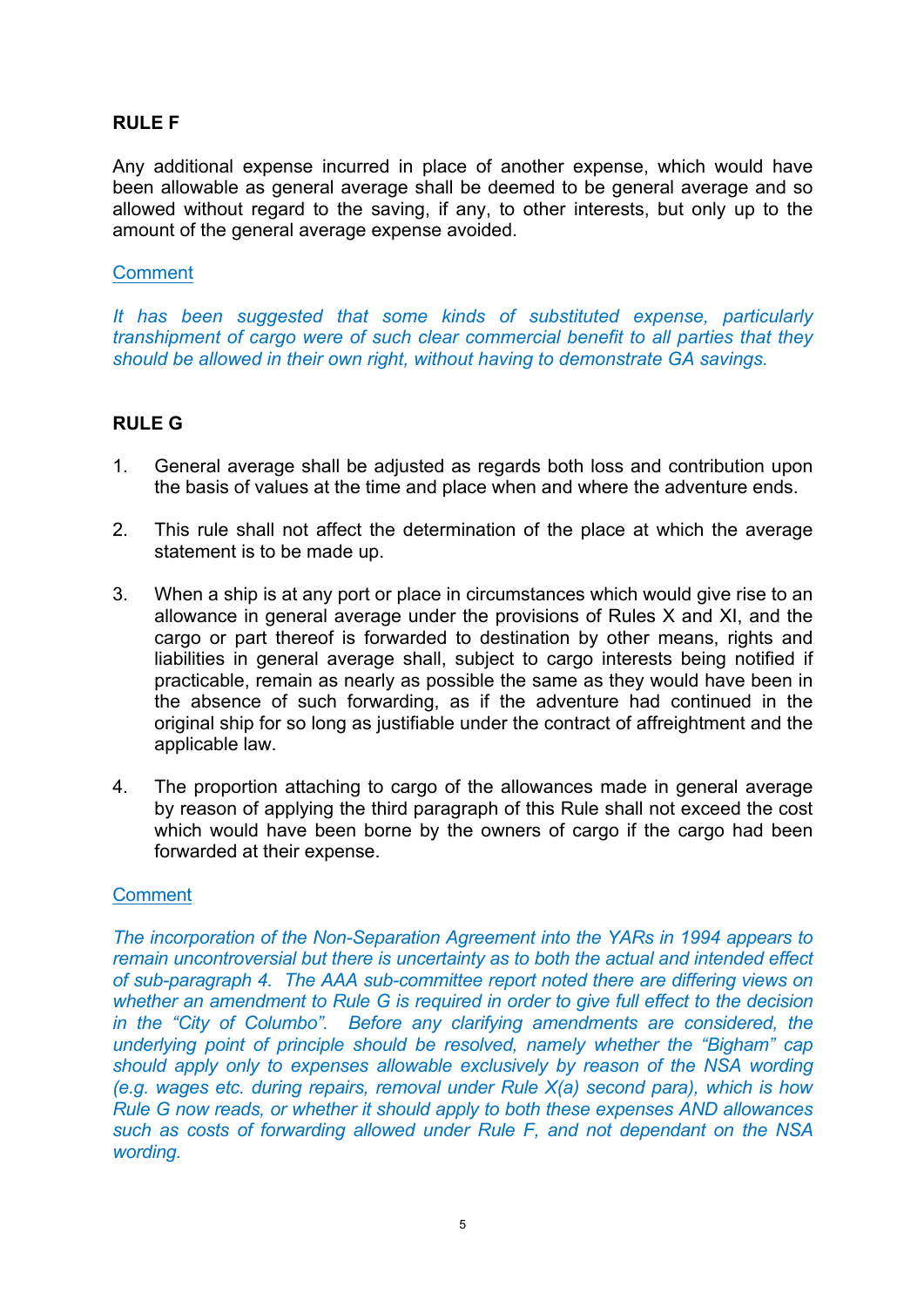## **RULE I. JETTISON OF CARGO**

No jettison of cargo shall be allowed as general average, unless such cargo is carried in accordance with the recognised custom of the trade.

#### **Comment**

*No suggested changes.*

## **RULE II. LOSS OR DAMAGE BY SACRIFICES FOR THE COMMON SAFETY**

Loss of or damage to the property involved in the common maritime adventure by or in consequence of a sacrifice made for the common safety, and by water which goes down a ship's hatches opened or other opening made for the purpose of making a jettison for the common safety, shall be allowed as general average.

Comment

*No suggested changes.*

## **RULE III. EXTINGUISHING FIRE ON SHIPBOARD**

Damage done to a ship and cargo, or either of them, by water or otherwise, including damage by beaching or scuttling a burning ship, in extinguishing a fire on board the ship, shall be allowed as general average; except that no allowance shall be made for damage by smoke however caused or by heat of the fire.

**Comment** 

*No suggested changes.*

#### **RULE IV. CUTTING AWAY WRECK**

Loss or damage sustained by cutting away wreck or parts of the ship which have been previously carried away or are effectively lost by accident shall not be allowed as general average.

Comment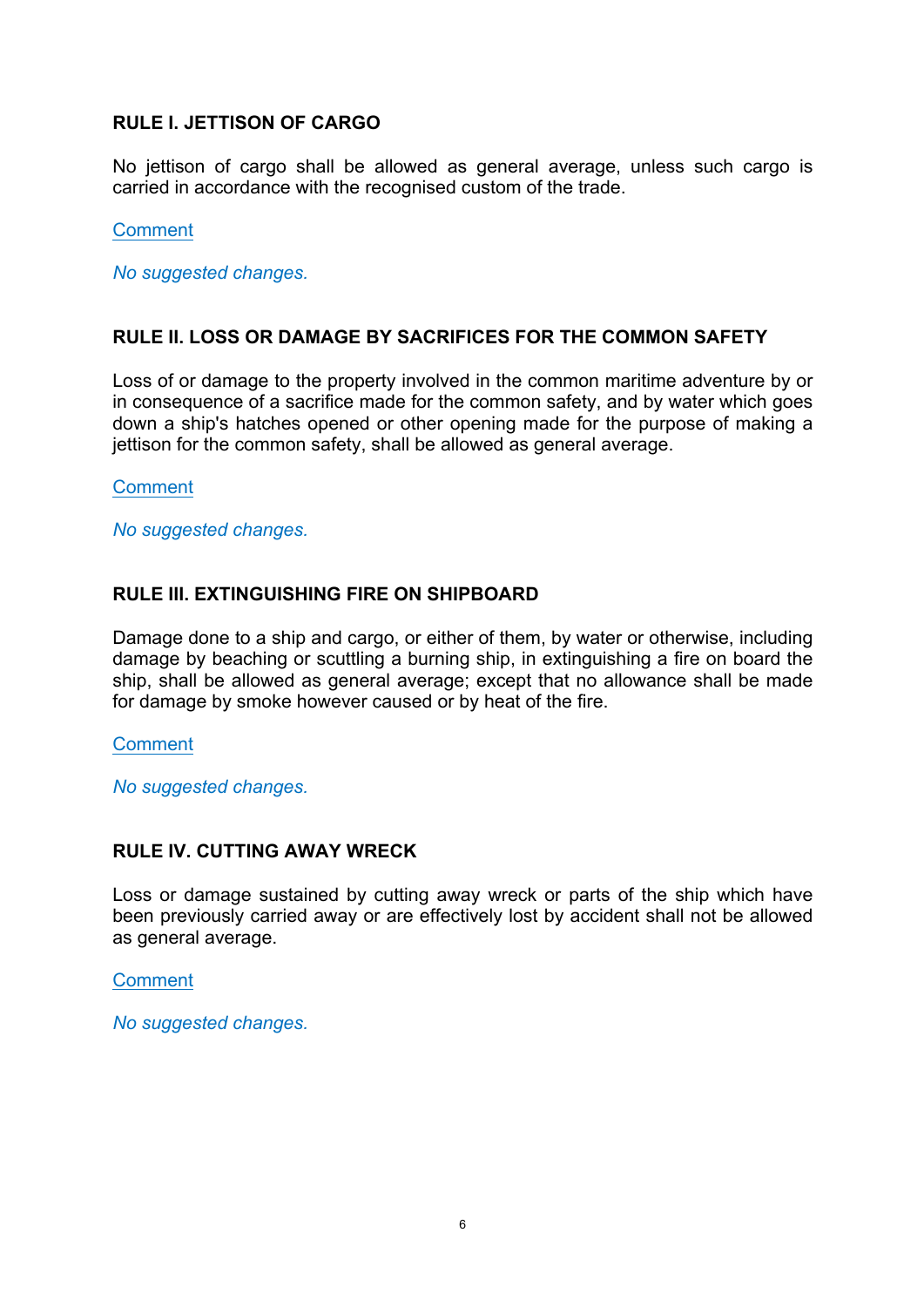## **RULE V. VOLUNTARY STRANDING**

When a ship is intentionally run on shore for the common safety, whether or not she might have been driven on shore, the consequent loss or damage to the property involved in the common maritime adventure shall be allowed in general average.

#### **Comment**

*No suggested changes.*

## **RULE VI. SALVAGE REMUNERATION**

a. Expenditure incurred by the parties to the adventure in the nature of salvage, whether under contract or otherwise, shall be allowed in general average provided that the salvage operations were carried out for the purpose of preserving from peril the property involved in the common maritime adventure.

Expenditure allowed in general average shall include any salvage remuneration in which the skill and efforts of the salvors in preventing or minimising damage to the environment such as is referred to in Art. 13 paragraph 1(b) of the International Convention on Salvage, 1989 have been taken into account.

b. Special compensation payable to a salvor by the shipowner under Art. 14 of the said Convention to the extent specified in paragraph 4 of that Article or under any other provision similar in substance shall not be allowed in general average.

#### **Comment**

*Alternative wordings are presently under review.*

#### **RULE VII. DAMAGE TO MACHINERY AND BOILERS**

Damage caused to any machinery and boilers of a ship which is ashore and in a position of peril, in endeavouring to refloat, shall be allowed in general average when shown to have arisen from an actual intention to float the ship for the common safety at the risk of such damage; but where a ship is afloat no loss or damage caused by working the propelling machinery and boilers shall in any circumstances be allowed as general average.

#### **Comment**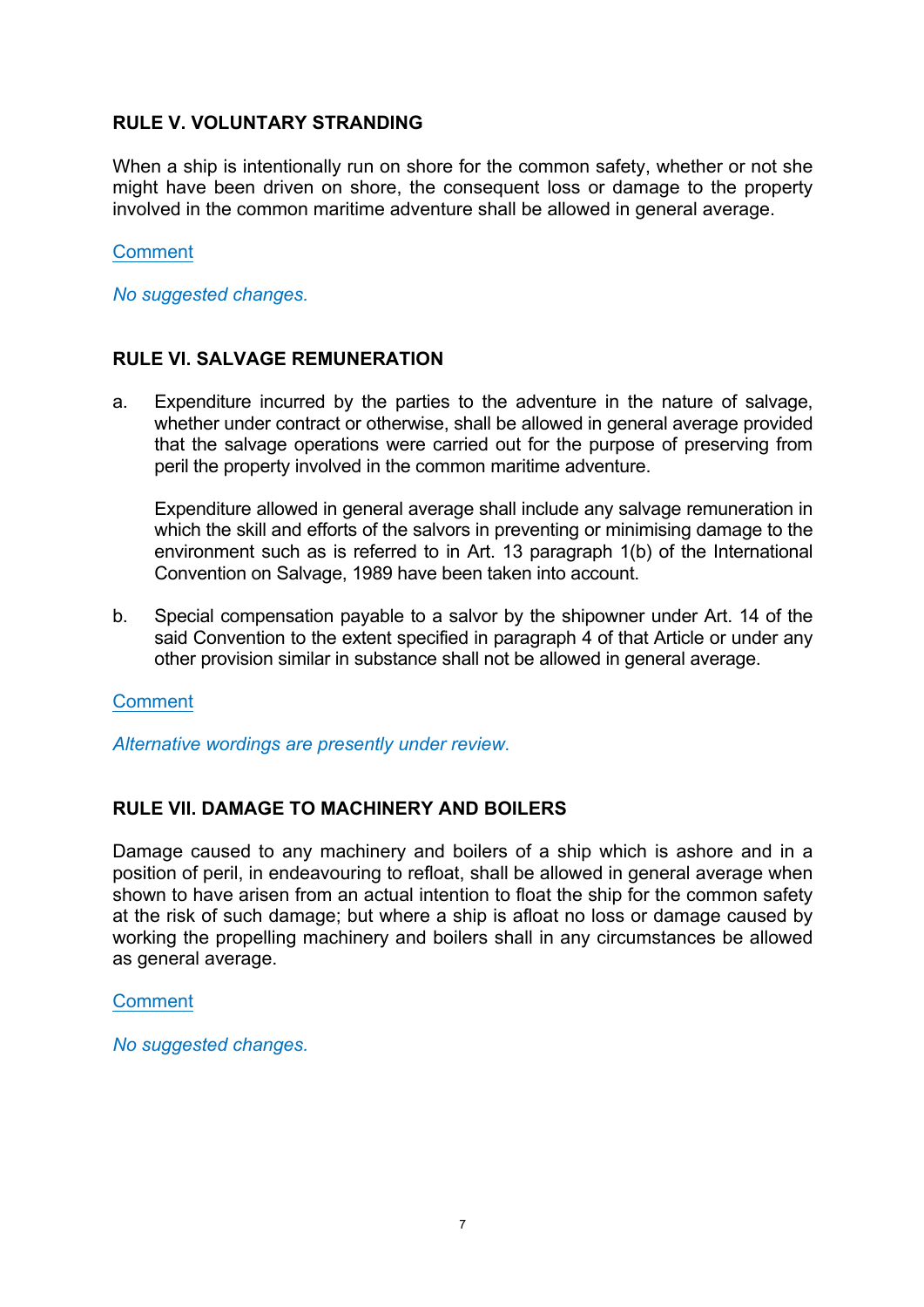### **RULE VIII. EXPENSES LIGHTENING A SHIP WHEN ASHORE AND CONSEQUENT DAMAGE**

When a ship is ashore and cargo and ship's fuel and stores or any of them are discharged as a general average act, the extra cost of lightening, lighter hire and reshipping (if incurred), and any loss or damage to the property involved in the common maritime adventure in consequence thereof, shall be allowed as general average.

**Comment** 

*No suggested changes.*

## **RULE IX. CARGO, SHIP'S MATERIALS AND STORES USED FOR FUEL**

Cargo, ship's materials and stores, or any of them, necessarily used for fuel for the common safety at a time of peril, shall be allowed as general average, but when such an allowance is made for the cost of ship's materials and stores the general average shall be credited with the estimated cost of the fuel which would otherwise have been consumed in prosecuting the intended voyage.

#### **Comment**

*This Rule has an increasingly archaic feel to it and it would be a good candidate for retirement if any a new Rule on a particular topic was felt to need a place. Until such time it is a harmless example of a broader principle of crediting expenses saved to prevent any party profiting from a GA allowance.*

#### **RULE X. EXPENSES AT PORT OF REFUGE, ETC.**

a. (i) When a ship shall have entered a port or place of refuge or shall have returned to her port or place of loading in consequence of accident, sacrifice or other extraordinary circumstances which render that necessary for the common safety, the expenses of entering such port or place shall be allowed as general average; and when she shall have sailed thence with her original cargo, or a part of it, the corresponding expenses of leaving such port or place consequent upon such entry or return shall likewise be allowed as general average.

(ii) When a ship is at any port or place of refuge and is necessarily removed to another port or place of refuge because repairs cannot be carried out in the first port or place, the provisions of this Rule shall be applied to the second port or place of refuge as if it were a port or place of refuge and the cost of such removal including temporary repairs and towage shall be allowed as general average. The provisions of Rule XI shall be applied to the prolongation of the voyage occasioned by such removal.

b. (i) The cost of handling on board or discharging cargo, fuel or stores whether at a port or place of loading, call or refuge, shall be allowed as general average, when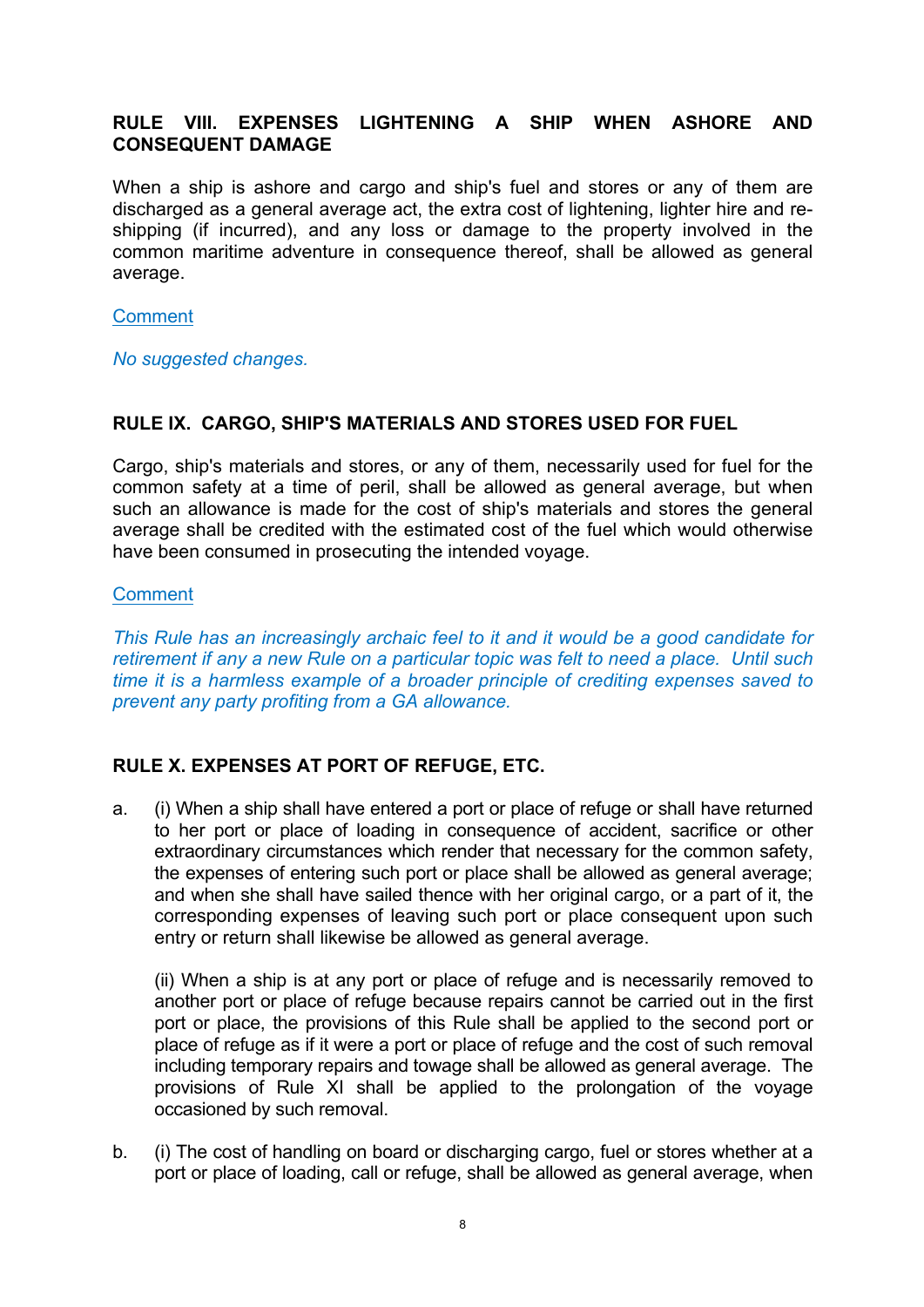the handling or discharge was necessary for the common safety or to enable damage to the ship caused by sacrifice or accident to be repaired, if the repairs were necessary for the safe prosecution of the voyage, except in cases where the damage to the ship is discovered at a port or place of loading or call without any accident or other extraordinary circumstances connected with such damage having taken place during the voyage.

(ii) The cost of handling on board or discharging cargo, fuel or stores shall not be allowable as general average when incurred solely for the purpose of restowage due to shifting during the voyage, unless such restowage is necessary for the common safety.

#### **Comment**

*When the wording in b.(ii) was introduced in 1974 it appears to have been common ground that wages, fuel and other detention expenses would continue to be allowed as GA even if the cost of restowage was not. See Lowndes para 10.43:*

*"Although there were no words in the York-Antwerp Rules 1950 to permit the allowance in general average of the cost of discharging or handling cargo except when necessary for the*  common safety, or to enable damage to the ship caused by sacrifice or accident to be repaired, if *the repairs were necessary for the safe prosecution of the voyage, it is believed that in certain parts of the world, and notably on the West Coast of the United States, the Rule were construed on a less than strict basis and that the cost of restowing shifted cargoes was treated as general average.*

*To make the matter clear beyond doubt, express wording, as above, was introduced in 1974.*

*It may here be remarked that wages and maintenance of crew etc. during detention of a vessel to re-stow cargo which has shifted were customarily allowed as general average under the 1950 Rules and the framers of the 1974 Rules accordingly felt that no special provision on this subject was needed in r.XI(b) of the 1974 Rules. The matter was again raised in 1994 and reference may be made to para. 10.66."*

*It is understood that adjusters generally continue to make such allowances and it might be considered desirable to provide express sanction for this approach in the Rules. This could be achieved (as in sub-para (c)) by adding:*

*"………… unless such stowage is necessary for the common safety. However the provisions of Rule XI shall be applied to the extra period of detention occasioned by such restowage."*

- c. Whenever the cost of handling or discharging cargo, fuel or stores is allowable as general average, the costs of storage, including insurance if reasonably incurred, reloading and stowing of such cargo, fuel or stores shall likewise be allowed as general average. The provisions of Rule XI shall be applied to the extra period of detention occasioned by such reloading or restowing.
- d. When the ship is condemned or does not proceed on her original voyage, storage expenses shall be allowed as general average only up to the date of the ship's condemnation or of the abandonment of the voyage or up to the date of completion of discharge of cargo if the condemnation or abandonment takes place before that date.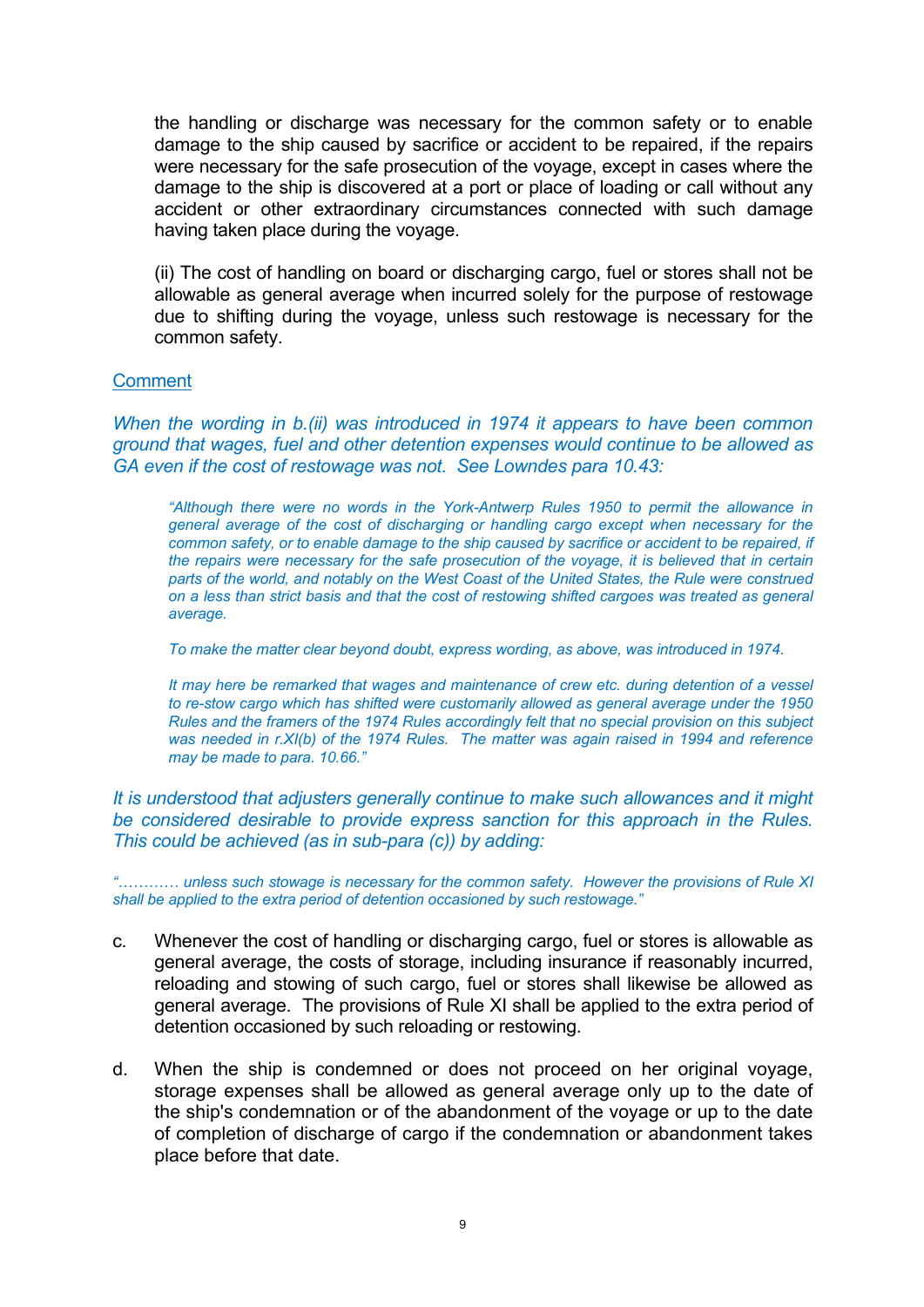#### **RULE XI. WAGES AND MAINTENANCE OF CREW AND OTHER EXPENSES PUTTING IN TO AND AT A PORT OF REFUGE, ETC.**

- a. Wages and maintenance of master, officers and crew reasonably incurred and fuel and stores consumed during the prolongation of the voyage occasioned by a ship entering a port or place of refuge or returning to her port or place of loading shall be allowed as general average when the expenses of entering such port or place are allowable in general average in accordance with Rule X(a).
- b. (i) When a ship shall have entered or been detained in any port or place in consequence of accident, sacrifice or other extra-ordinary circumstances which render that necessary for the common safety, or to enable damage to the ship caused by sacrifice or accident to be repaired, if the repairs were necessary for the safe prosecution of the voyage, the wages and maintenance of the master, officers and crew reasonably incurred during the extra period of detention in such port or place until the ship shall or should have been made ready to proceed upon her voyage, shall be admitted in general average.

#### **Comment**

*As a matter of clarification it has been suggested that the Rule should make it clearer that the initial entry or detention for the common safety does not itself mandate the allowance of detention expenses for an indefinite period. The following alternatives have been suggested:*

*"which render that entry and/or detention necessary for the common safety or to enable damage…….."*

*"which render that detention necessary for the common safety or to enable damage……."*

*"which render additional detention necessary for the common safety or to enable damage…….."*

(ii) Fuel and stores consumed during the extra period of detention shall be admitted as general average, except such fuel and stores as are consumed in effecting repairs not allowable in general average.

(iii) Port charges incurred during the extra period of detention shall likewise be admitted as general average except such charges as are incurred solely by reason of repairs not allowable in general average.

#### **Comment**

*It was considered inadvisable to attempt a comprehensive definition of "port charges" but the Rule X and XI sub group is considering amendments to replace the wording "during" with "as a consequence of" or "in connection with".*

(iv) Provided that when damage to the ship is discovered at a port or place of loading or call without any accident or other extraordinary circumstance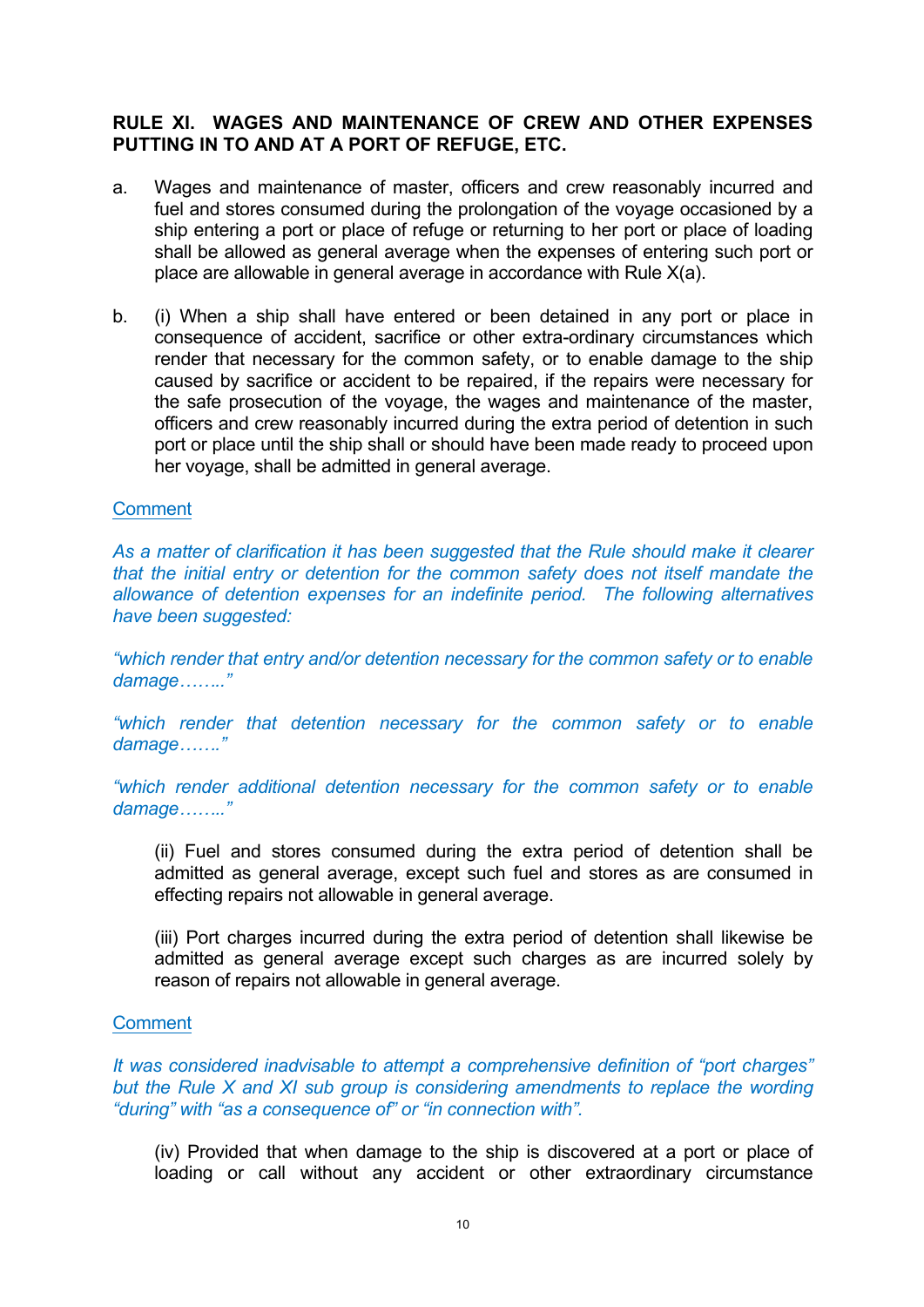connected with such damage having taken place during the voyage, then the wages and maintenance of master, officers and crew and fuel and stores consumed and port charges incurred during the extra detention for repairs to damages so discovered shall not be admissible as general average, even if the repairs are necessary for the safe-prosecution of the voyage.

(v) When the ship is condemned or does not proceed on her original voyage, the wages and maintenance of the master, officers and crew and fuel and stores consumed and port charges shall be admitted as general average only up to the date of the ship's condemnation or of the abandonment of the voyage or up to the date of completion of discharge of cargo if the condemnation or abandonment takes place before that date.

- c. For the purpose of this and the other Rules wages shall include all payments made to or for the benefit of the master, officers and crew, whether such payments be imposed by law upon the shipowners or be made under the terms of articles of employment.
- d. The cost of measures undertaken to prevent or minimise damage to the environment shall be allowed in general average when incurred in any or all of the following circumstances:

(i) as part of an operation performed for the common safety which, had it been undertaken by a party outside the common maritime adventure, would have entitled such party to a salvage reward;

(ii) as a condition of entry into or departure from any port or place in the circumstances prescribed in Rule X(a);

(iii) as a condition of remaining at any port or place in the circumstances prescribed in Rule XI(b), provided that when there is an actual escape or release of pollutant substances (\*) the cost of any additional measures required on that account to prevent or minimise pollution or environmental damage shall not be allowed as general average;

#### **Comment**

*It has been suggested that the words "from the property involved in the common maritime adventure" should be added at (\*) in order to mirror the wording in Rule C.2.*

(iv) necessarily in connection with the discharging, storing or reloading of cargo whenever the cost of those operations is allowable as general average.

#### **Comment**

*The wording of XI(d)(iv) departs from the similar wording in Rule X(b) by omitting reference to:*

- *handling on board*
- *fuel or stores*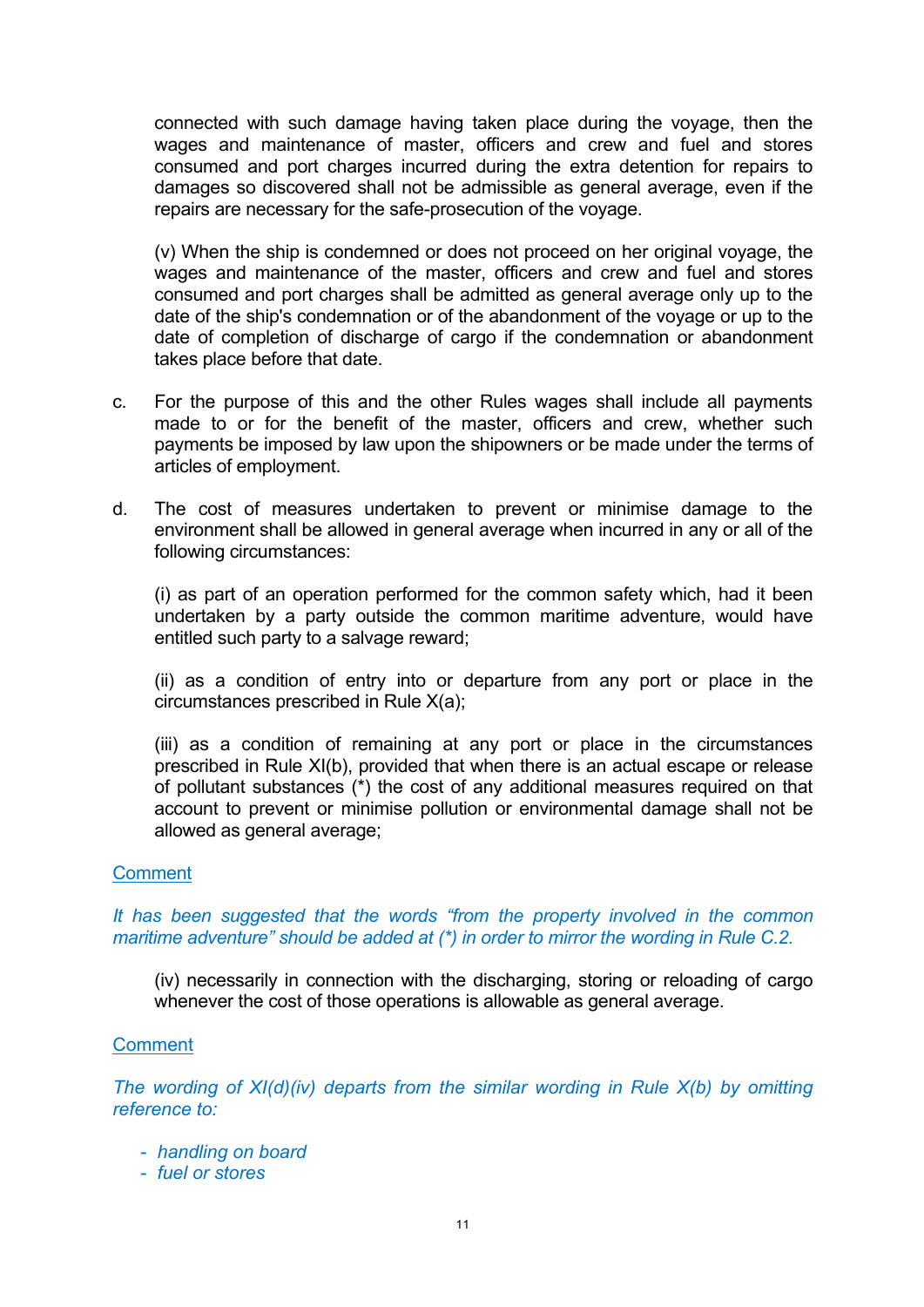*Research has indicated nothing in the various papers leading up to 1994 that suggests these omissions were deliberate. It has therefore been suggested that the wording of XI(d)(iv) should be brought into line by reading:*

*"(iv) necessarily in connection with the discharging, handling on board, storing or reloading of cargo fuel or stores whenever the cost of these operations is allowable as general average."*

*An alternative suggestion uses the word "bunkers" in place of "fuel or stores".*

## **RULE XII. DAMAGE TO CARGO IN DISCHARGING, ETC.**

Damage to or loss of cargo, fuel or stores sustained in consequence of their handling, discharging, storing, reloading and stowing shall be allowed as general average, when and only when the cost of those measures respectively is allowed as general average.

#### **Comment**

#### *No suggested changes.*

## **RULE XIII. DEDUCTIONS FROM COST OF REPAIRS**

- a. Repairs to be allowed in general average shall not be subject to deductions in respect of "new for old" where old material or parts are replaced by new unless the ship is over fifteen years old in which case there shall be a deduction of one third. The deductions shall be regulated by the age of the ship from the 31st December of the year of completion of construction to the date of the general average act, except for insulation, life and similar boats, communications and navigational apparatus and equipment, machinery and boilers for which the deductions shall be regulated by the age of the particular parts to which they apply.
- b. The deductions shall be made only from the cost of the new material or parts when finished and ready to be installed in the ship. No deduction shall be made in respect of provisions, stores, anchors and chain cables. Drydock and slipway dues and costs of shifting the ship shall be allowed in full.
- c. The costs of cleaning, painting or coating of bottom shall not be allowed in general average unless the bottom has been painted or coated within the twelve months preceding the date of the general average act in which case one half of such costs shall be allowed.

#### **Comment**

*It is understood that the general principle regarding deductions in respect of vessels over 15 years old should be retained. However, a question has arisen with regard to the last paragraph: is the 12 month period equitable in the context of modern bottom coatings that may last four years or more? A simple solution might be, on the basis*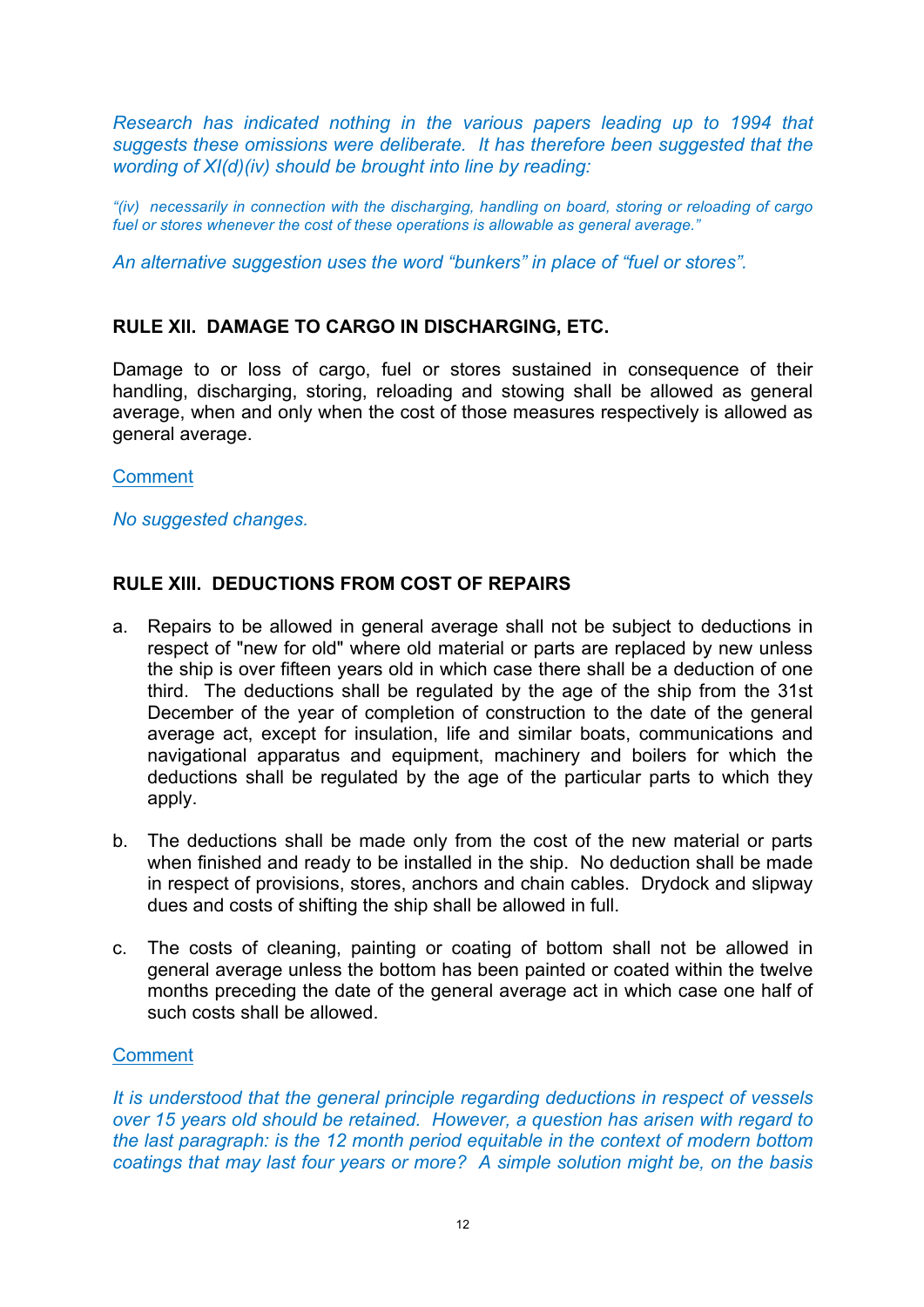*that routine dry-dock periods have at least doubled, to amend the period from 12 to 24 months.*

#### **RULE XIV. TEMPORARY REPAIRS**

- a. Where temporary repairs are effected to a ship at a port of loading, call or refuge, for the common safety, or of damage caused by general average sacrifice, the cost of such repairs shall be allowed as general average.
- b. Where temporary repairs of accidental damage are effected in order to enable the adventure to be completed, the cost of such repairs shall be allowed as general average without regard to the saving, if any, to other interests, but only up to the saving in expense which would have been incurred and allowed in general average if such repairs had not been effected there. Provided that, for the purposes of this paragraph only, the cost of temporary repairs falling for consideration shall be limited to the extent that the cost of temporary repairs effected at the port of loading, call or refuge, together with either the cost of permanent repairs eventually effected or, if unrepaired at the time of the adjustment, the reasonable depreciation in the value of the vessel at the completion of the voyage, exceeds the cost of permanent repairs had they been effected at the port of loading, call or refuge.
- c. No deductions "new for old" shall be made from the cost of temporary repairs allowable as general average.

#### **Comment**

*The wording shown above is from the 2004 rather than the 1994 Rules on the basis that there appears to be unanimous support for the principle of making temporary repairs of accidental damage a first charge on PA rather than GA.*

*However, the wording is considered to be somewhat convoluted and attempts have been made to provide a simpler expression of the equitable principle.*

*The AAA had put forward the following for consideration:*

*"a. Where temporary repairs are effected to a ship at a port of loading, call or refuge, for the common safety, or of damage caused by general average sacrifice, the cost of such repairs shall be allowed as general average.*

*b. Where temporary repairs of accidental damage are effected in order to enable the adventure to be completed, the cost of such repairs shall be allowed as general average without regard to the saving, if any, to other interests, but only up to the saving in expense which would have been incurred and allowed in general average if such repairs had not been effected there.*

*c. No allowance shall be made under paragraph (b) except to the extent that the sum of the costs of temporary and permanent repairs actually effected exceeds the estimated cost of effecting permanent repairs at the port of refuge.*

*To the extent that permanent repairs have not been completed at the time of the adjustment, the reasonable depreciation in the value of the vessel resulting therefrom (as at the time of*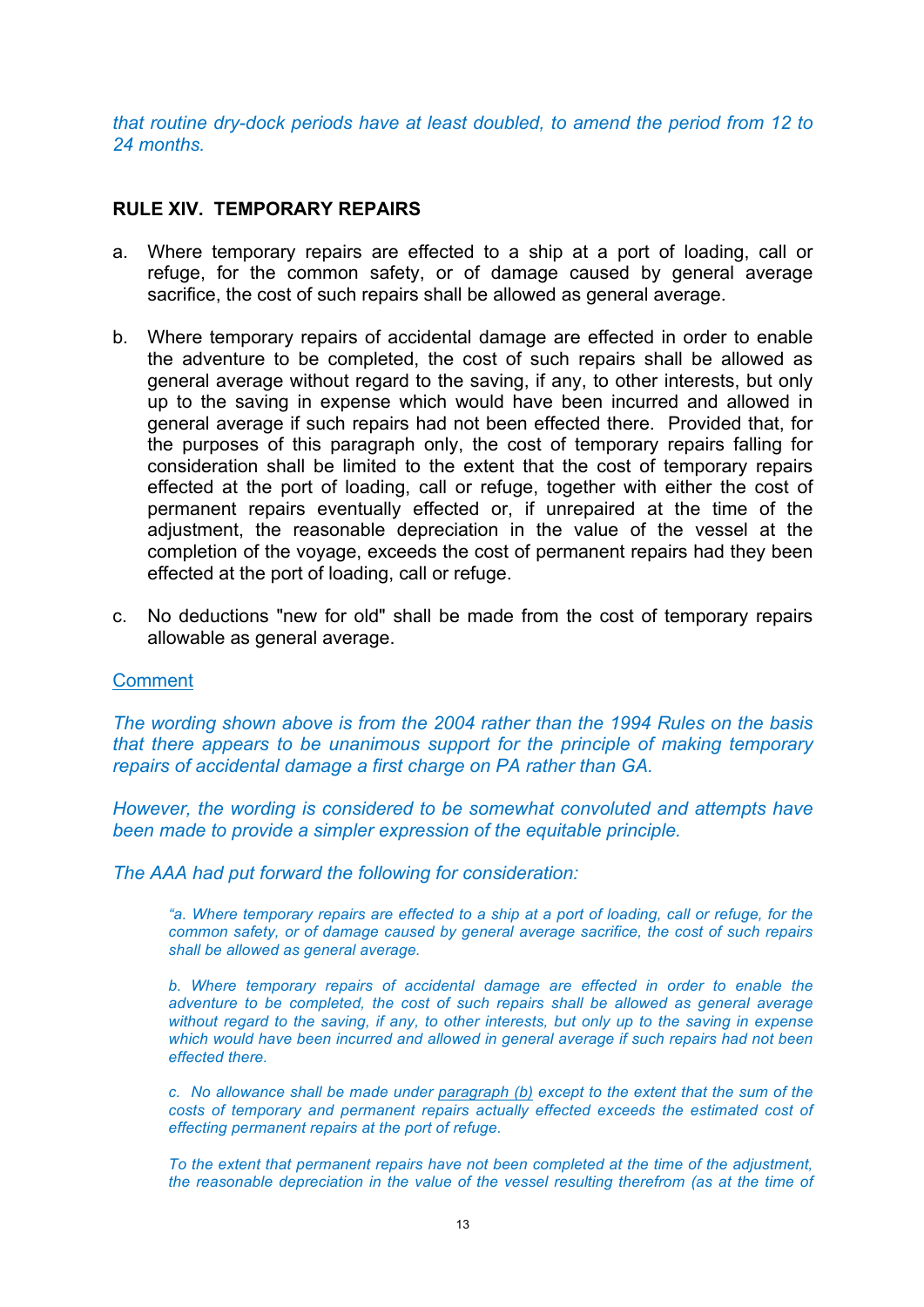*completing the voyage) shall be added to, or substituted for, the actual costs of permanent repairs included in the above calculation.*

*d. No deductions "new for old" shall be made from the cost of temporary repairs allowable as general average."*

## **RULE XV. LOSS OF FREIGHT**

Loss of freight arising from damage to or loss of cargo shall be allowed as general average, either when caused by a general average act, or when the damage to or loss of cargo is so allowed.

Deduction shall be made from the amount of gross freight lost, of the charges which the owner thereof would have incurred to earn such freight, but has, in consequence of the sacrifice, not incurred.

#### Comment

*No suggested changes.*

#### **RULE XVI. AMOUNT TO BE ALLOWED FOR CARGO LOST OR DAMAGED BY SACRIFICE.**

- a. The amount to be allowed as general average for damage to or loss of cargo sacrificed shall be the loss which has been sustained thereby based on the value at the time of discharge, ascertained from the commercial invoice rendered to the receiver or if there is no such invoice from the shipped value. The value at the time of discharge shall include the cost of insurance and freight except insofar as such freight is at the risk of interests other than the cargo.
- b. When cargo so damaged is sold and the amount of the damage has not been otherwise agreed, the loss to be allowed in general average shall be the difference between the net proceeds of sale and the net sound value as computed in the first paragraph of this Rule.

#### **Comment**

*No suggested changes but see comments under Rule XVII regarding the commercial invoice as the basis of valuation.*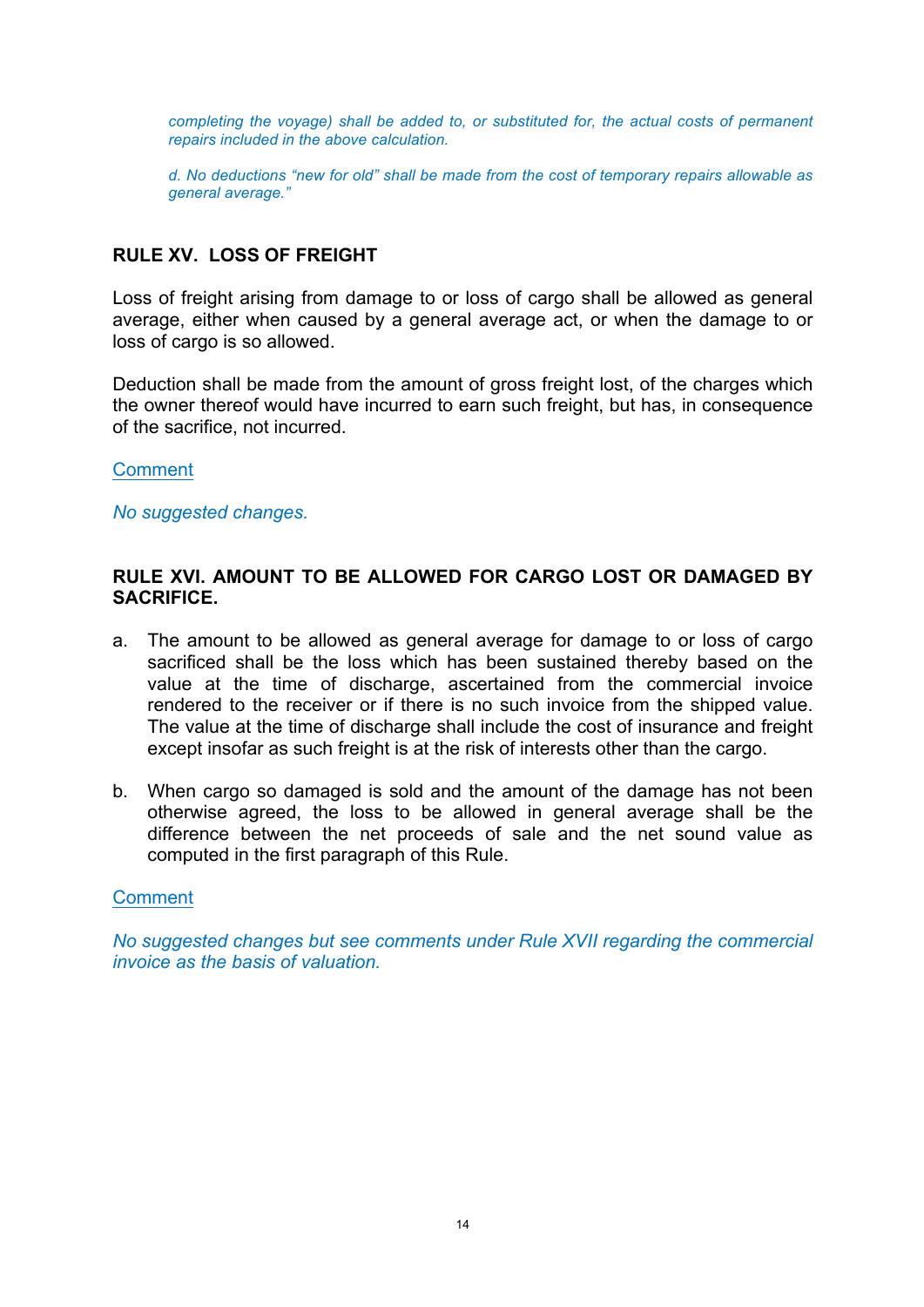#### **RULE XVII. CONTRIBUTORY VALUES**

a. (i) The contribution to a general average shall be made upon the actual net values of the property at the termination of the adventure except that the value of cargo shall be the value at the time of discharge, ascertained from the commercial invoice rendered to the receiver or if there is no such invoice from the shipped value.

#### **Comment**

*The AAA sub-committee highlighted again the problems of inland destinations that are typical with intermodal transport, and suggested the following addition in Rules XVI and XVII:*

*"Such commercial invoice shall be deemed to reflect the value at the time of discharge irrespective of the place of final delivery under the Contract of Carriage."*

(ii) The value of the cargo shall include the cost of insurance and freight unless and insofar as such freight is at the risk of interests other than the cargo, deducting therefrom any loss or damage suffered by the cargo prior to or at the time of discharge.

#### *Comment*

#### *The Rules X/XI and processes sub-group has proposed wording that gives express sanction to the current practice of excluding low value cargo, either in Rule G or Rule XVII.*

(iii) The value of the ship shall be assessed without taking into account the beneficial or detrimental effect of any demise or time charterparty to which the ship may be committed.

- b. To these values shall be added the amount allowed as general average for property sacrificed, if not already included, deduction being made from the freight and passage money at risk of such charges and crew's wages as would not have been incurred in earning the freight had the ship and cargo been totally lost at the date of the general average act and have not been allowed as general average; deduction being also made from the value of the property of all extra charges incurred in respect thereof subsequently to the general average act, except such charges as are allowed in general average or fall upon the ship by virtue of an award for special compensation under Art. 14 of the International Convention on Salvage, 1989 or under any other provision similar in substance.
- c. In the circumstances envisaged in the third paragraph of Rule G, the cargo and other property shall contribute on the basis of its value upon delivery at original destination unless sold or otherwise disposed of short of that destination, and the ship shall contribute upon its actual net value at the time of completion of discharge of cargo.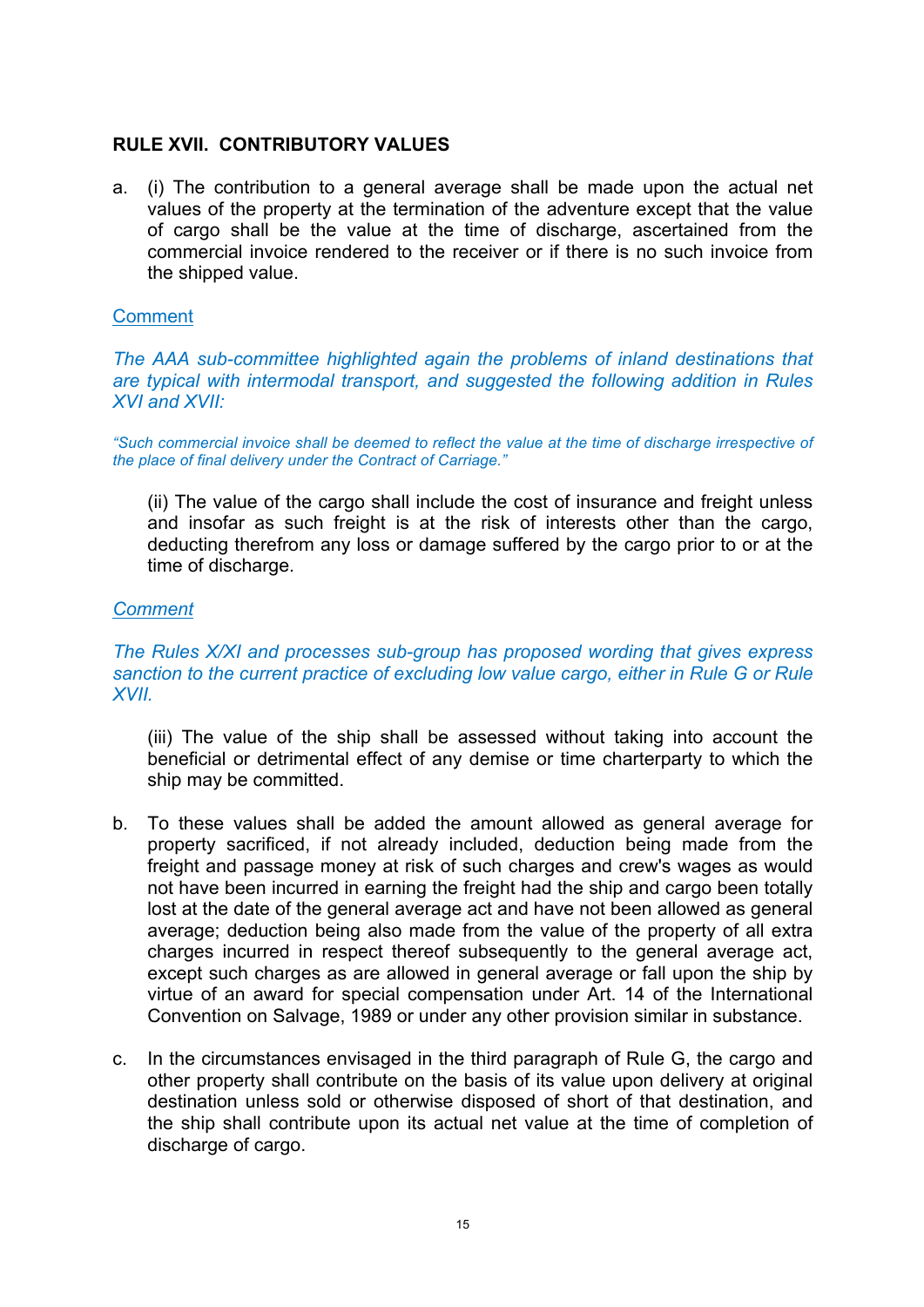d. Where cargo is sold short of destination, however, it shall contribute upon the actual net proceeds of sale, with the addition of any amount allowed as general average.

#### **Comment**

*It is not clear what purpose the word "however" is serving in this sub-paragraph.*

e. Mails, passengers' luggage, personal effects and accompanied private motor vehicles shall not contribute to general average.

#### **Comment**

#### *Lowndes para 17.74 notes the following:*

*"If the doctrine that only goods put on board as merchandise are liable to contribute is accepted as the rule of English law, it follows that all the effects of a passenger are exempt, and the general practice in this country seems to have been to exempt them. If passengers' effects were to be held liable to contribution, the liability would be restricted to such effects as are stowed in the baggage hold, thus exempting the property which the passenger retains in his own care for use on the voyage, and which, in this sense, is attached to his person. Yet there are practical objections even to this limited responsibility. It must often be difficult, if not impossible, at the time of disembarkation to obtain a proper valuation of the effects of each passenger to fix the amount of his contribution, and to enforce payment or exact security for the claim; and after the passengers have left the ship and dispersed, a right of action only enforceable by a number of separate law-suits, most of them for trifling amounts, would be an illusory remedy. Thus the right to contribution from passengers would in most cases probably resolve itself into a claim for damages against the shipowner, for failing to enforce the right on behalf of the party whose property has been sacrificed.*

*It is submitted that the best solution is to ascertain whether the articles are: (1) carried as "goods" under a contract of affreightment; or (2) carried as incidental to a contract for the carriage of a passenger. In (1) the goods contribute and receive in the ordinary way; in (2) the articles do not contribute, but probably receive contribution if damaged by a general average act."*

*LOF 2011 (box 2) exempts "the personal effects or baggage of passengers, master or crew". This is further defined in Lloyds Standard Salvage and Arbitration Clauses paragraph 3.2 as follows:*

*""personal effects or baggage" as referred to in Box 2 of the Agreement means those which the passenger, Master and crew member have in their cabin or are otherwise in their possession, custody or control and shall include any private motor vehicle accompanying a passenger and any personal effects or baggage in or on such vehicle."*

*Lowndes para 17.09 simply notes that the exception in the 1974 Rules regarding "passengers luggage not shipped under a bill of lading" was changed to exclude reference to bills of lading on "practical grounds". It is assumed this is a reference to the difficulty of valuing a container of ordinary household goods belonging to a family that is emigrating. However, it is perhaps unhelpful to have LOF and GA somewhat out of step on this issue. Whilst salvors will generally ignore low value household possessions, they see no reason why a valuable Ferrari should escape contribution.*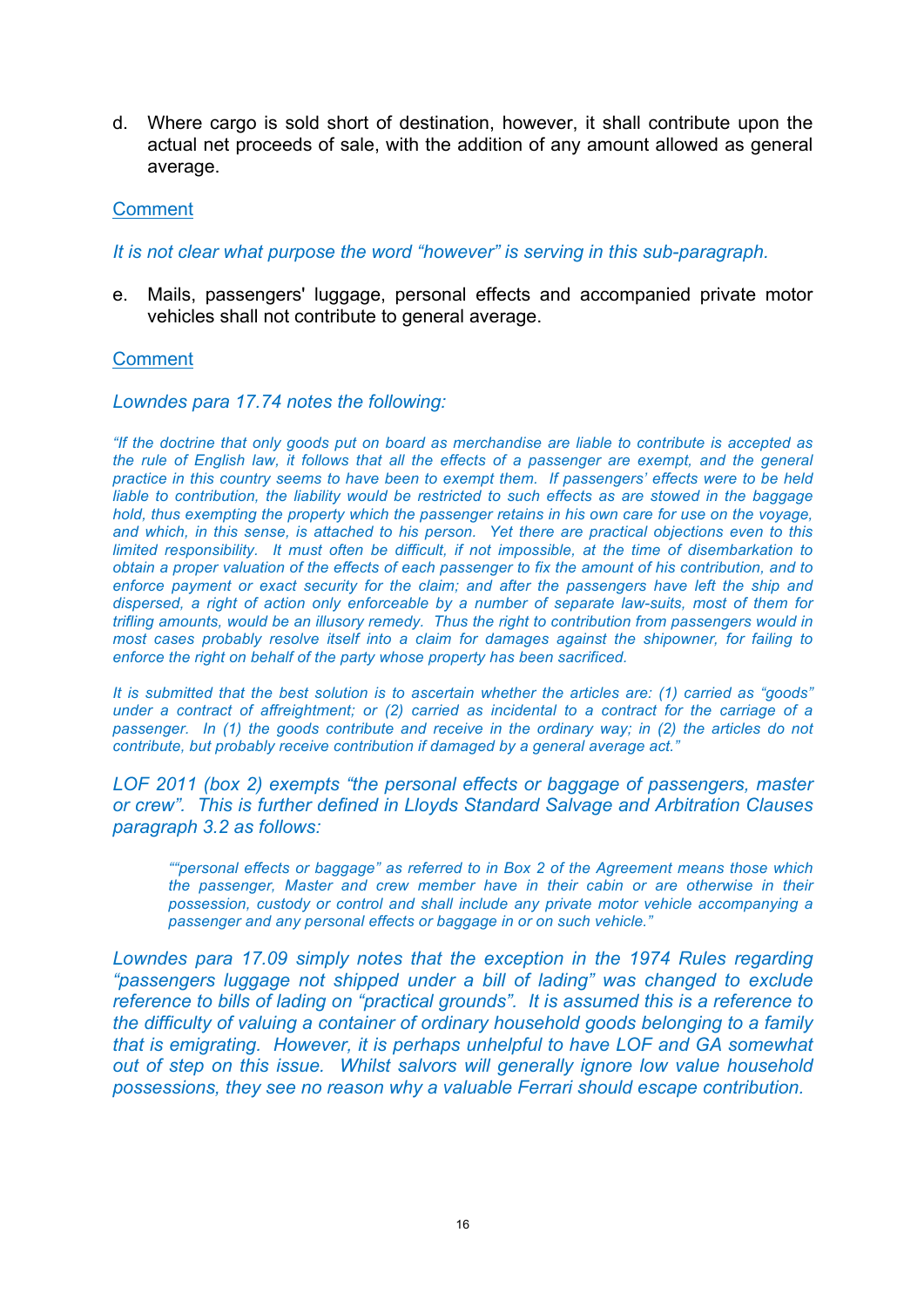## **RULE XVIII. DAMAGE TO SHIP**

The amount to be allowed as general average for damage or loss to the ship, her machinery and/or gear caused by a general average act shall be as follows:

a. When repaired or replaced,

The actual reasonable cost of repairing or replacing such damage or loss, subject to deductions in accordance with Rule XIII;

b. When not repaired or replaced,

The reasonable depreciation arising from such damage or loss, but not exceeding the estimated cost of repairs. But where the ship is an actual total loss or when the cost of repairs of the damage would exceed the value of the ship when repaired, the amount to be allowed as general average shall be the difference between the estimated sound value of the ship after deducting therefrom the estimated cost of repairing damage which is not general average and the value of the ship in her damaged state which may be measured by the net proceeds of sale, if any.

#### **Comment**

*No suggested changes.*

#### **RULE XIX. UNDECLARED OR WRONGFULLY DECLARED CARGO**

- a. Damage or loss caused to goods loaded without the knowledge of the Shipowner or his agent or to goods wilfully misdescribed at time of shipment shall not be allowed as general average, but such goods shall remain liable to contribute, if saved.
- b. Damage or loss caused to goods which have been wrongfully declared on shipment at a value which is lower than their real value shall be contributed for at the declared value, but such goods shall contribute upon their actual value.

#### **Comment**

*No suggested changes.*

#### **RULE XX. PROVISION OF FUNDS**

a. A commission of 2 per cent. on general average disbursements, other than the wages and maintenance of master, officers and crew and fuel and stores not replaced during the voyage, shall be allowed in general average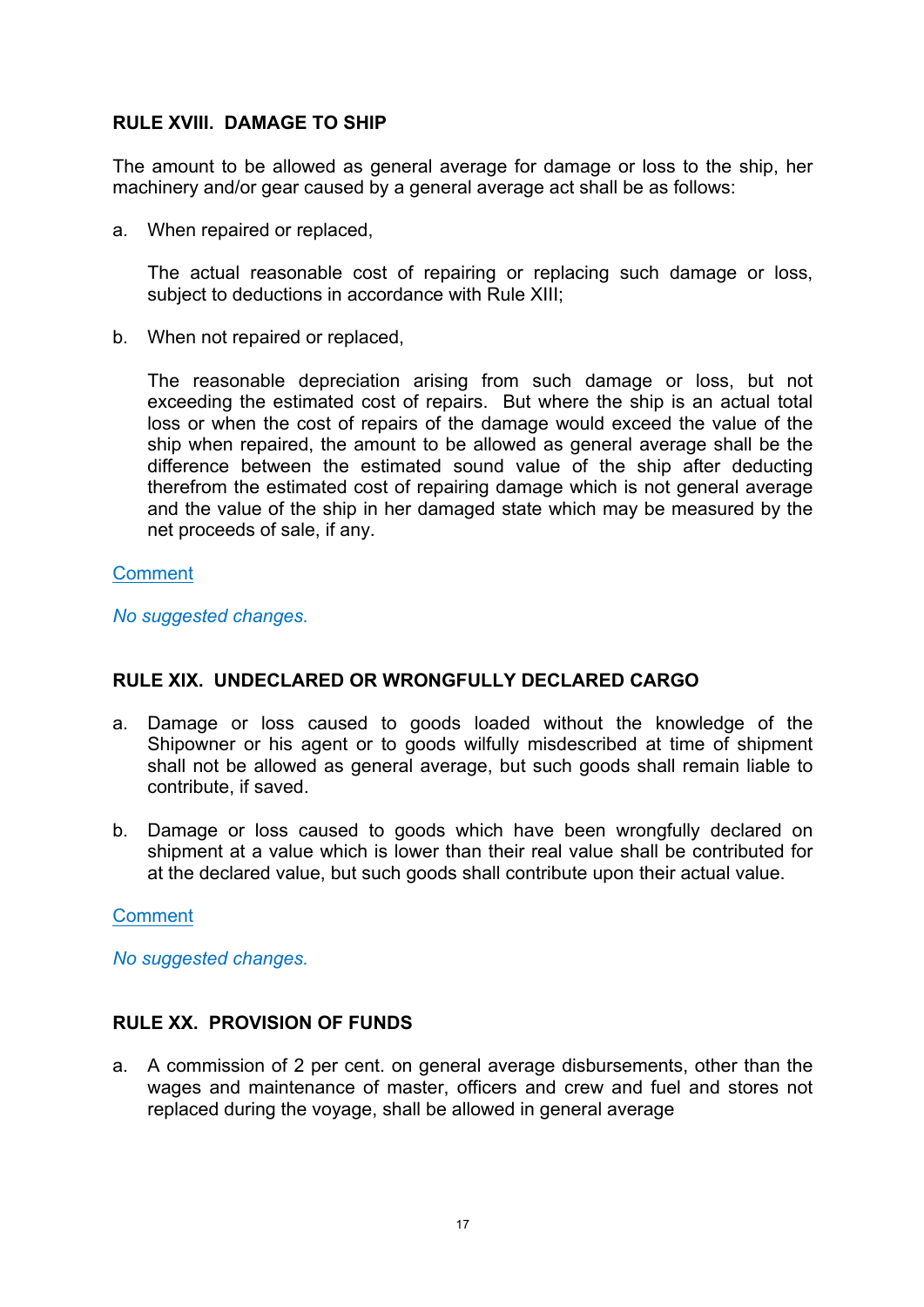- b. The capital loss sustained by the owners of goods sold for the purpose of raising funds to defray general average disbursements shall be allowed in general average.
- c. The cost of insuring general average disbursements shall also be admitted in general average.

#### **Comment**

*The provisions of Rules XX and XXI are the subject of extensive review.*

#### **RULE XXI. INTEREST ON LOSSES ALLOWED IN GENERAL AVERAGE**

- a. Interest shall be allowed on expenditure, sacrifices and allowances in general average until three months after the date of issue of the general average adjustment, due allowance being made for any payment on account by the contributory interests or from the general average deposit fund.
- b. Each year the Assembly of the Comite Maritime International shall decide the rate of interest which shall apply. This rate shall be used for calculating interest accruing during the following calendar year.

#### **Comment**

*No suggested changes.*

#### **RULE XXII. TREATMENT OF CASH DEPOSITS**

Where cash deposits have been collected in respect of cargo's liability for general average, salvage or special charges, such deposits shall be paid without any delay into a special account in the joint names of a representative nominated on behalf of the shipowner and a representative nominated on behalf of the depositors in a bank to be approved by both. The sum so deposited together with accrued interest, if any, shall be held as security for payment to the parties entitled thereto of the general average, salvage or special charges payable by cargo in respect of which the deposits have been collected. Payments on account or refunds of deposits may be made if certified to in writing by the average adjuster. Such deposits and payments or refunds shall be without prejudice to the ultimate liability of the parties.

#### **Comment**

*The re-formulation of this Rule to reflect modern banking realities is being considered by the financial issues group, and a draft wording has been proposed.*